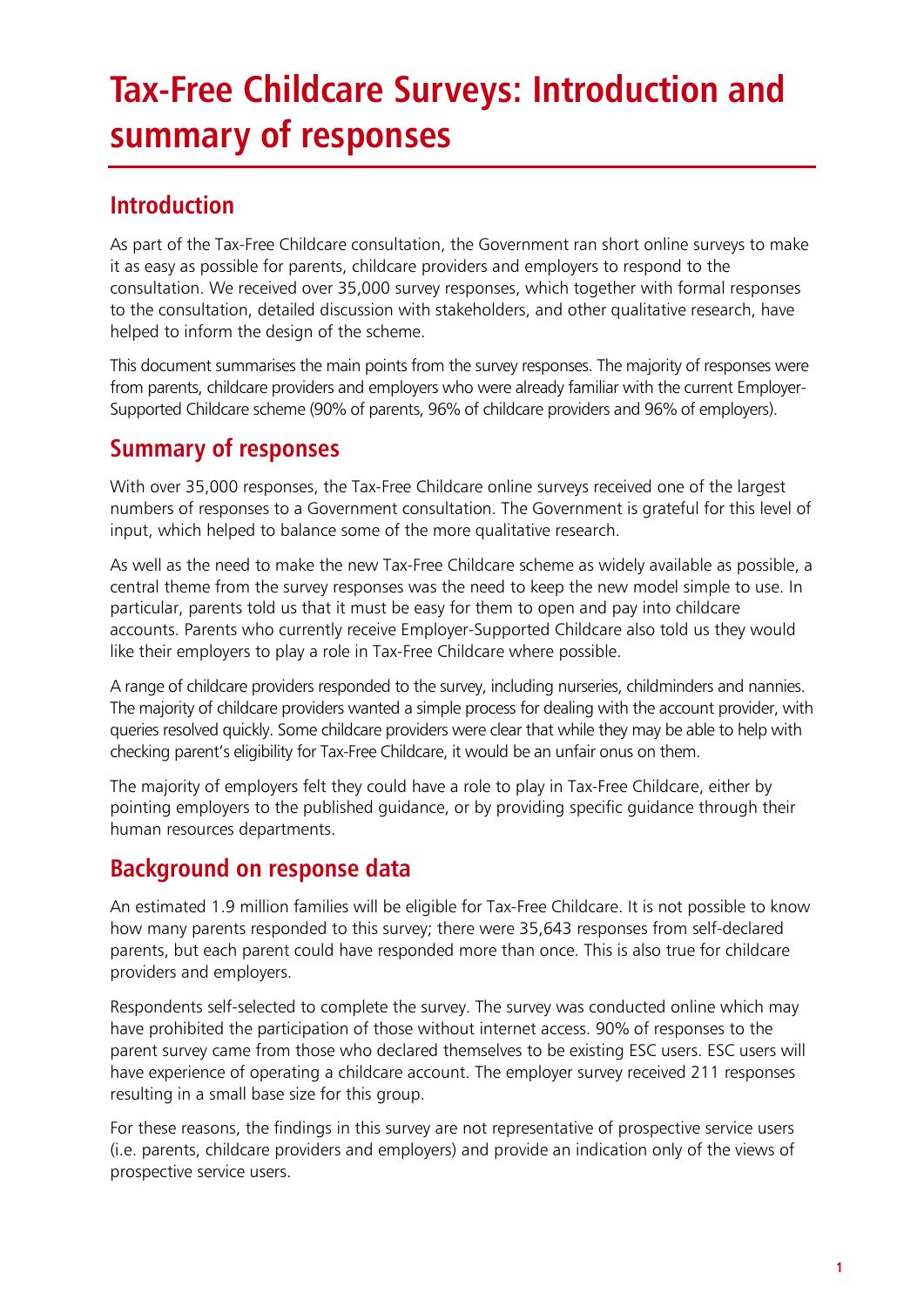## **Online survey for parents**

The Government received 35,643 responses to the online survey for parents.

90% of respondents currently receive support for their childcare costs through Employer-Supported Childcare. Below is a summary of parents' responses to questions on the existing Employer-Supported Childcare scheme, and their expectations for the new Tax-Free Childcare scheme.

Of those parents currently receiving Employer-Supported Childcare, most valued the convenience of having an account to pay for childcare and the flexibility to vary the size and regularity of payments.

Parents were asked what organisations they would like to help register for, and make payments into, for a childcare account. Parents were generally interested in their employer having a role to play in Tax-Free Childcare. The proportion of parents favouring an employer role was smaller though amongst non-Employer-Supported Childcare claimants, than those who do currently claim Employer-Supported Childcare. There was greater support from non-Employer-Supported Childcare claimants for registering via a Government portal (42%) than current Employer-Supported Childcare claimants (28%).

Parents were asked how they would prefer to provide eligibility information. Employer-Supported Childcare claimants were more likely to prefer providing information to a voucher provider (52%) whilst non- Employer-Supported Childcare claimants were more likely to prefer a Government portal (50%).

In terms of making payments in childcare accounts, most parents expected to make regular payments into their childcare account under Tax-Free Childcare. 79% of parents said they would expect to make regular payments of the same amount into the scheme, others would expect to vary those payments, depending on circumstances.

When asked specifically how frequently parents would expect to pay into their childcare accounts, 95% said they expected to make monthly payments.

On spending any credit parents may build-up in childcare accounts over time, 84% of parents suggested that they would expect to use credit they have built up in their childcare account within a year of making the payment.

The survey asked parents whether the Government's proposed definitions of 'parent' and 'household' for the purposes of Tax-Free Childcare were fair and appropriate. The majority of respondents felt these definitions were fair and appropriate. However, there was some uncertainty around how separated parents would be treated under these definitions, a question also raised by stakeholders in their responses. We asked the same question of wider stakeholders in the consultation document; a summary of responses can be found in Annex A questions 6 and 7.

We asked parents what they would find helpful in order to understand which scheme they should apply for, Tax Credits/Universal Credit or Tax-Free Childcare. 85% said they would like an online 'Better-Off Calculator'.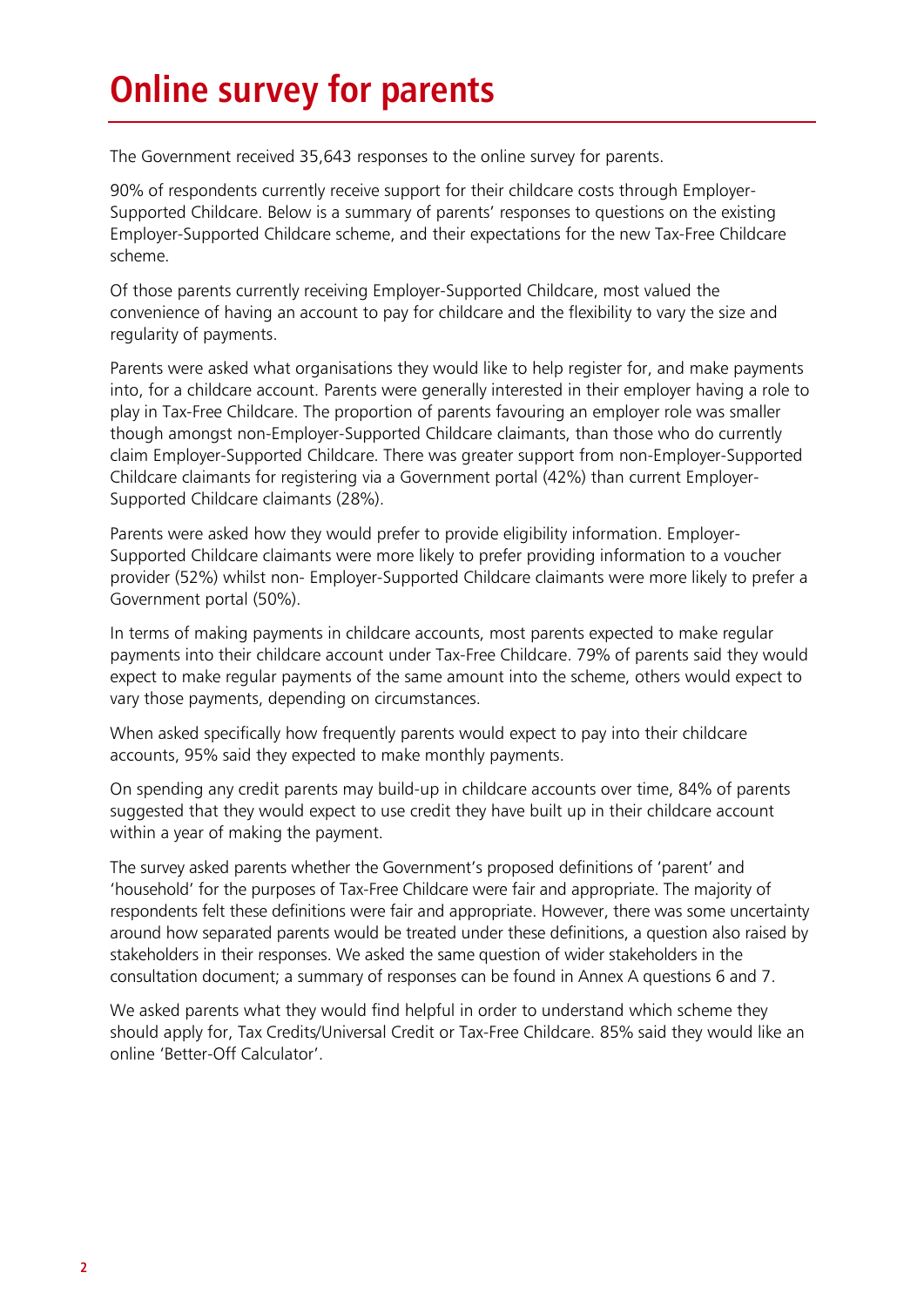# **Online survey for childcare providers**

We received 684 responses to the online survey for childcare providers. Of these

- 34% were childminders
- 29% were nursery employees or owners
- 21% worked in some other capacity within the childcare industry
- 13% were nannies
- 3% were school based play scheme employees
- 1% worked with agencies which place childcare workers

96% of respondents were aware of Employer-Supported Childcare vouchers before reading the survey. 88% said that they or their workplace accepted childcare vouchers, with 84% saying they received vouchers from more than one voucher provider. Below is an overview of their views of the current scheme and their expectations for Tax-Free Childcare.

On the question of overall experience of childcare vouchers, the majority were positive. The aim of the new scheme will be to maintain features that were identified as working well, such as the use of personal online accounts. The new scheme will allow eligible parents to set up a childcare account online and receive an automatic Government top-up. Parents will then be able to allocate this money to the qualifying childcare provider(s) of their choice.

We asked whether childcare providers would be able to check and confirm a child's identity and age, for example by checking birth certificates. While the majority of childcare providers said that they could check and confirm a child's identity, some providers felt this would be a burden on them.

Childcare providers were asked whether they foresaw any difficulties with the requirement that they be registered with Ofsted or the equivalent regulator in devolved administrations for the purposes of Tax-Free Childcare. The majority said they did not see this as a difficulty.

We asked childcare providers whether they would be interested in becoming childcare account providers. Approximately 75% said no, or don't know.

There were a range of views amongst childcare providers on how the new childcare account market under Tax-Free Childcare should be structured. Responses were mixed, with 40% of childcare providers indicating they were happy for any number of firms to operate in a market, as long as they were accredited. The second most popular answer, at nearly 30%, was for a single voucher provider appointed by the Government.

We asked childcare providers whether they would be interested in helping parents get set up for Tax-Free Childcare. Approximately 45% of childcare providers said they would be interested in helping, approximately 27% said that they would not.

Most childcare providers would want to be able to easily contact a childcare account provider or access online information to resolve any queries or problems under Tax-Free Childcare. The majority suggested a helpline, followed by the provision of online information as the next most popular option.